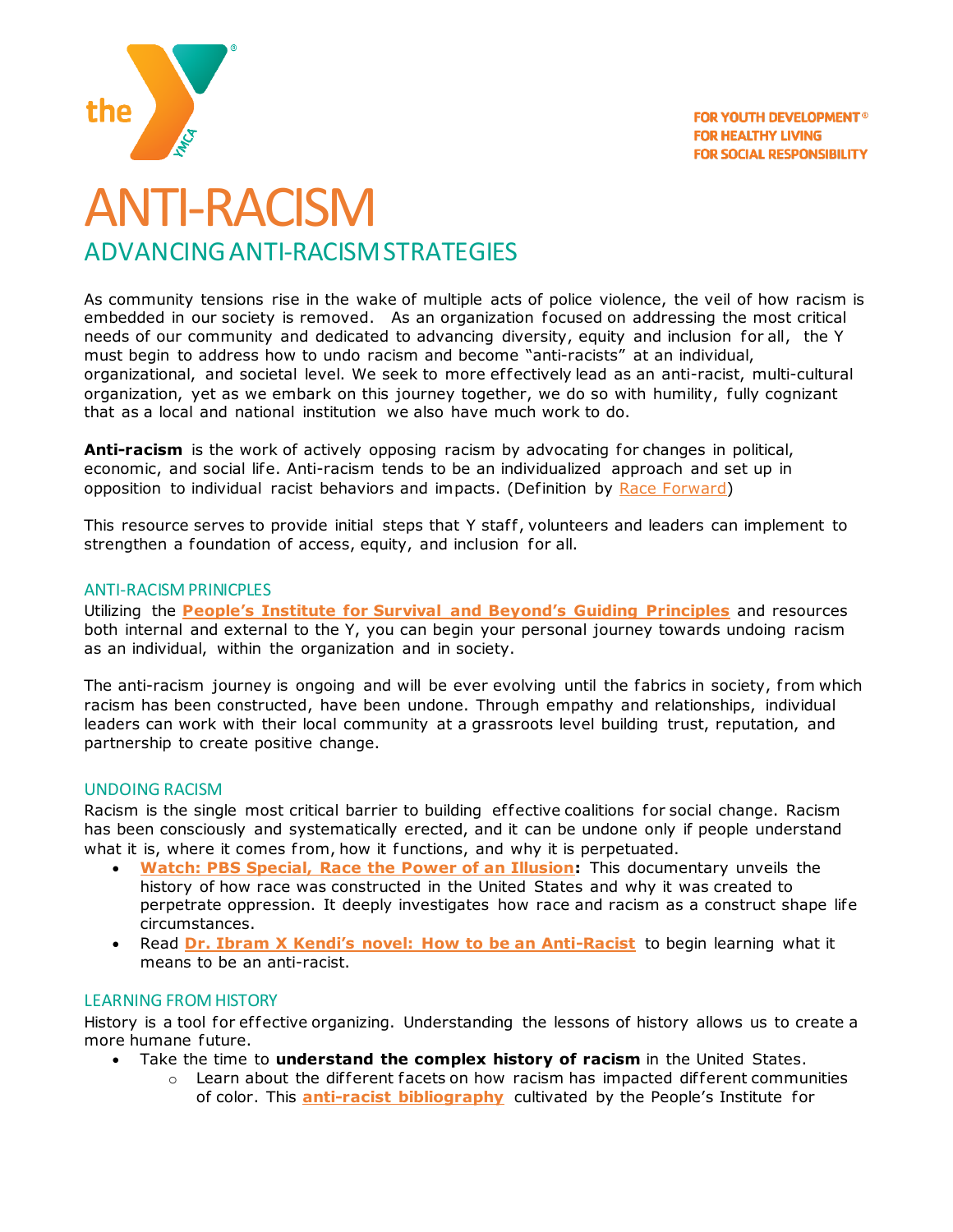Survival and Beyond is comprehensive list of historical and modern-day books and videos to gain broader understanding of racism in US society.

- Consider beginning your journey to understand the history of racism in the United States here:
	- **[Stamped from the Beginning](https://www.ibramxkendi.com/stamped-from-the-beginning) Dr. Ibram X. Kendi**
	- **[The Peoples History of the United States](https://www.amazon.com/Peoples-History-United-States/dp/0060838655) Dr. Howard Zinn**
- Deepen your knowledge of how the construct of racism has been exported around the world and learn about its impact in other countries. Read **[Colonialism in Global Perspective](https://www.amazon.com/Colonialism-Global-Perspective-Kris-Manjapra/dp/110844136X)** by Kris Manjapra.
	- o Discover how organizations and individuals around the **[world are advancing anti](https://static1.squarespace.com/static/511bd4e0e4b0cecdc77b114b/t/55a95b28e4b05f2993aa5882/1437162280833/Anti_Racism_Resource_Kit.pdf)[racism.](https://static1.squarespace.com/static/511bd4e0e4b0cecdc77b114b/t/55a95b28e4b05f2993aa5882/1437162280833/Anti_Racism_Resource_Kit.pdf)**

#### SHARING CULTURE

Culture is the life support system of a community. If a community's culture is respected and nurtured, the community's power will grow.

- Deepen your understanding of cultures by completing the **[Cultural Lenses training](https://lcdc.yexchange.org/Catalog/Course/Detail/1094)** this Y-USA training is designed to enhance cross-cultural understanding, relationship, and engagement amount all YMCA staff.
- Create opportunities during times of unrest and high tensions to lead circles for people to share their perspectives and culture – utilize the **[Building Bridges: Creating Safe Spaces](https://link.ymca.net/ce/pulse/user/teams/group/uploaded_files/NDEx?project_id=192&folder=126473)  [for Healing & Dialogue](https://link.ymca.net/ce/pulse/user/teams/group/uploaded_files/NDEx?project_id=192&folder=126473)** as a resource to host crucial conversations for people to share safely.

# **Examining Whiteness**

When we think about understanding cultures. we often do not study the dominant culture. The only way to undo racism is to gain an understanding of the dominant culture we live in.

- Read **White Fragility[: Why It's So Hard for White People to Talk about Racism](https://www.amazon.com/White-Fragility-People-About-Racism/dp/0807047414)** to begin to understand the complexities of white culture in advancing this work.
- Learn the **manifestations of [White Supremacy](http://www.cwsworkshop.org/pdfs/CARC/Overview/3_White_Sup_Culture.PDF)** and how it shows up in the dominant culture
- Further develop your understanding of whiteness and as an white person how you can show up to fight for racial justice in this resource library f rom the **[Coalition of Antiracist Whites](https://www.carw.org/resources/)**

#### DEVELOPING LEADERSHIP

Anti-racist leadership needs to be developed intentionally and systematically within local communities and organizations.

# **INDIVIDUALS**

YMCA of the USA of fers **[Training and Resources to advance equity](https://link.ymca.net/mlink/file/NjA5MQ) and inclusion**. Developing a foundational understanding of diversity, equity, and inclusion concepts and initiatives are important prior to diving deep into anti-racism work and undoing internalized racial oppression. We encourage individuals to take advantage of formal training opportunities in addition to developing their own personal education on racial equity through reading books, watching movies and shows, listening to podcasts, and getting involved in local community efforts.

# **Formal Training Opportunities:**

• **Orientation to Diversity, Inclusion, and Global (DIG)** introduces key concepts related to how we define diversity, inclusion, and global mindedness in the Y and explore ways to further develop as a leader in this area.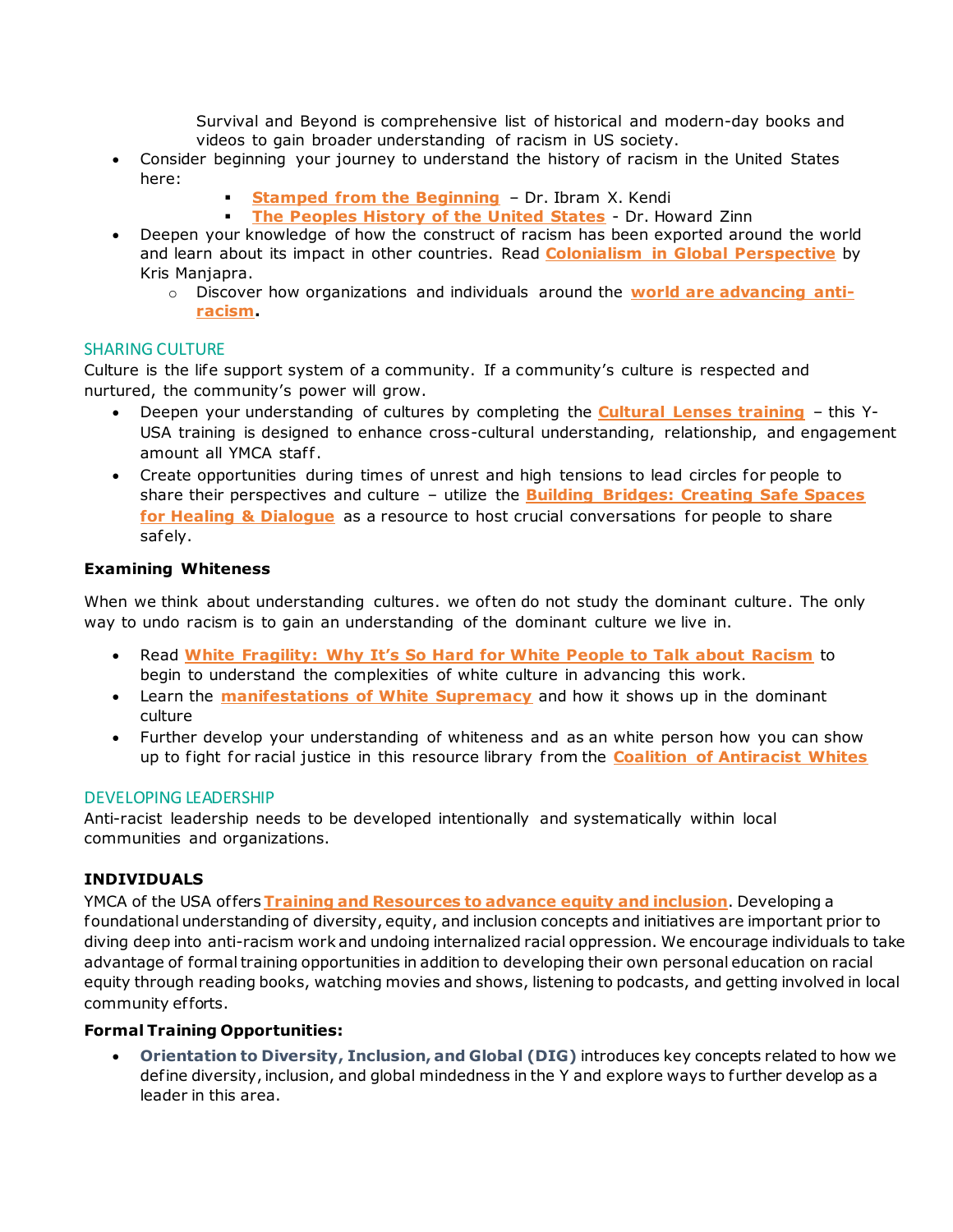- **[Dimensions of Diversity](https://lcdc.yexchange.org/Catalog/Course/Detail/1141)**: this Y-USA training is designed to build empathy for different dimensions of diversity and how this informs relationship building.
- **[Advancing Equity: Understanding My Biases](https://lcdc.yexchange.org/s/c54p87v):** This Y-USA online training introduces the concept of bias and explores the positive and negative impact of bias in everyday situations and of fers a f ramework for countering bias.
- **[Undoing Institutional Racism](https://www.pisab.org/) Workshop**: The People's Institute Undoing Racism Workshop is an intensive workshop designed to educate, challenge and empower people to "undo" the racist structures that hinder effective social change. The training is based on the premise that racism has been systematically erected and that it can be "undone" if people understand where it comes from, how it functions and why it is perpetuated.
- **[Virtual Equity Education Offerings:](https://www.ymcamn.org/register-free-online-classes-equity-innovation-center)** Continue your learning through these variety of of ferings from the YMCA of Greater Twin Cities, Equity Innovation Center.

# **Additional Learning Opportunities:**

- Complete **[Harvard's Implicit Association Tests](https://implicit.harvard.edu/implicit/takeatest.html)** to gain a better understanding of your own implicit biases – in order to tackle internalized oppression or bias.
- **[See this list](https://link.ymca.net/mlink/file/MjAyMTI2)** of books, films, podcasts, and other anti-racism resources that will consistently be updated by the DIG team.

# **ORGANIZATIONAL**

Start your journey by learning about the **[Diversity, Inclusion, and Global \(DIG\) strategies](https://www.ymca.net/diversity-inclusion)** of fered through Y-USA. **[The Y's commitment to diversity, inclusion, and global \(DIG\)](https://www.ymca.net/diversity-inclusion)** serves as a compass for the Y as it works alongside communities to drive social progress. Utilize these resources to begin your DIG journey, beginning with **convening a DIG committee** and **making an organizational commitment to equity**.

- **[Best Practices in Diversity, Inclusion and Global \(DIG\) Committee Work](https://link.ymca.net/mlink/file/NjI0MQ)**
- **[The Business Case for Diversity, Inclusion and Global Work](https://link.ymca.net/mlink/file/MTI5MDQ)**
- **[Diversity, Inclusion, and Global Metrics](https://link.ymca.net/mlink/site_page/NDEx)**
- **[Local DIG Metrics Dashboard Report](https://insights.ymca.net/)**

If your Y is further along in its DIG journey, we encourage you to consider these next steps in embedding an anti-racist framework into your operations:

- **[Anti-Racist Multicultural Organization Continuum](https://link.ymca.net/mlink/file/MjAyMTIx)** : Use this resource created by Crossroads Ministry with your DIG Committee to lead a discussion to assess where your Y lands on the anti-racism multicultural organization continuum and **[create an actionable](https://link.ymca.net/mlink/file/MjAyMTIw)  [plan](https://link.ymca.net/mlink/file/MjAyMTIw)** for improving collectively.
- **[Intercultural Development Inventory](https://idiinventory.com/) (IDI):** Consider having your team complete the IDI to understand the cross-cultural assessment of intercultural competence of your team and organization to build intercultural competence to achieve international and domestic diversity and inclusion goals and outcomes.
- **[Racial Equity Impact Assessment Toolkit:](http://act.colorlines.com/acton/formfd/1069/0077:d-0001)** Created by Race Forward this toolkit provides an analysis of how different racial and ethnic groups will likely be affected by a proposed action or decision. Use this to minimize unanticipated adverse consequences and can be a vital tool for preventing institutional racism and for identifying new options to remedy longstanding inequities.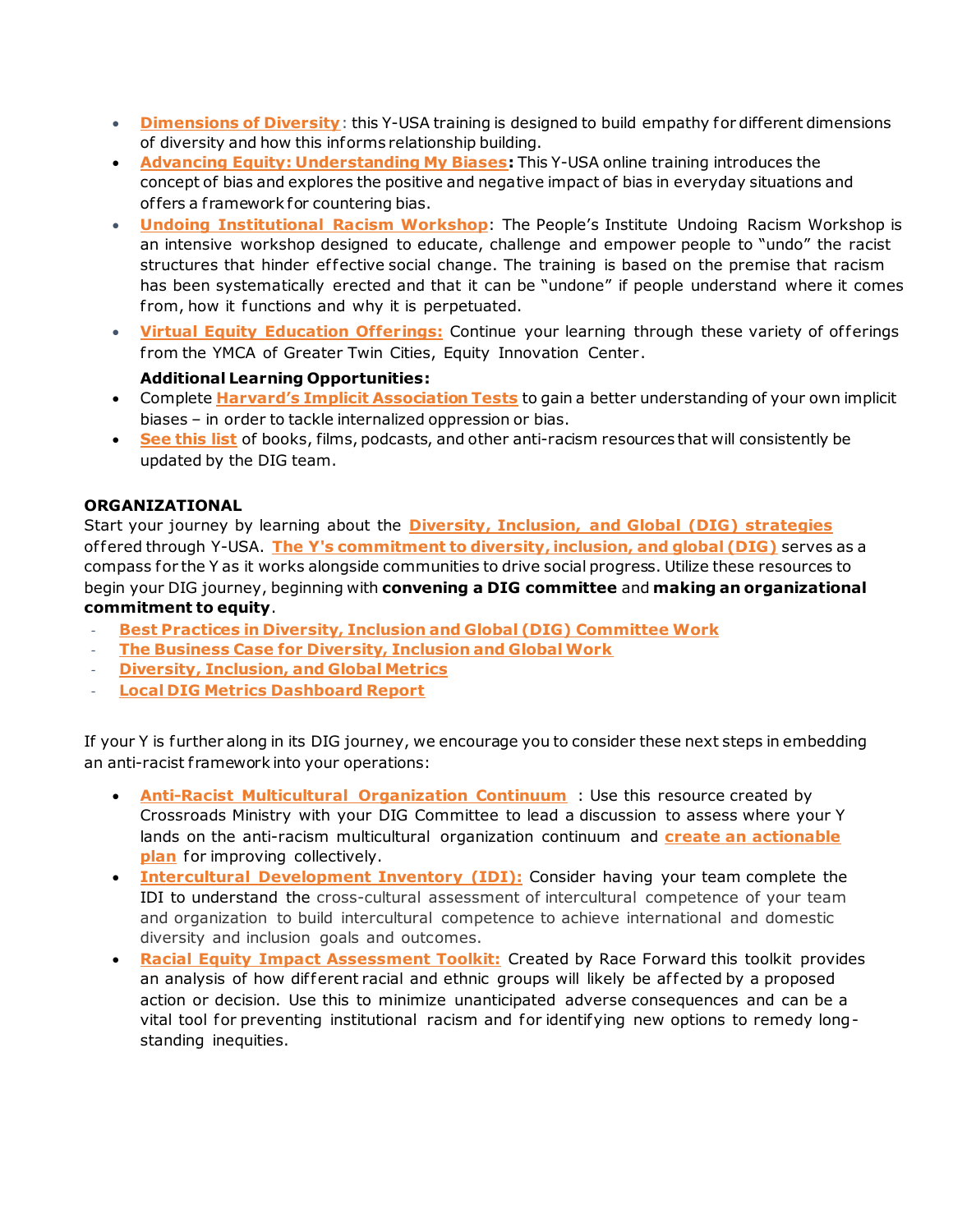# MAINTAINING ACCOUNTABILITY

To organize with integrity requires that we be accountable to the communities struggling with racist oppression.

- Understand the **[Five Community Engagement Strategies](https://lcdc.yexchange.org/Catalog/Course/Detail/1298)** to strengthen engagement and inclusion in your community
- In partnership with community, **develop your commitment as an organization to implementing anti-racism principles** both within the organization and in your services to community. This should be a board-approved document that is shared publicly with community to ensure additional accountability. **[See this example from an organization in Seattle, Solid Ground.](https://www.solid-ground.org/wp-content/uploads/2015/12/ARI_Definitions-Accountability_Standards.pdf)**
- Ensure that your **board has adequate representation from the communities being most directly impacted by racist oppression** to hold your organization accountable to your anti-racism and DIG commitment. **[Utilize this resource](https://link.ymca.net/mlink/file/MTg0OTA2)** for considerations on ensuring diversity at the governance level.

#### **NETWORKING**

The growth of an effective broad-based movement for social transformation requires networking or "building a net that works". As the movement develops a strong net, people are less likely to fall through.

- **[DIG Innovation Network](https://link.ymca.net/mlink/file/MTE1OTI5):** The Diversity, Inclusion and Global (DIG) Innovation Network consists of YMCAs that have made an organizational commitment to integrate diversity, inclusion and global strategies across key operational and programmatic areas to strengthen their capacity to serve diverse and underserved populations, foster community cohesion, and address social equity and inclusion issues.
- **[Employee Resource Groups](https://link.ymca.net/ce/pulse/user/teams/group/all_projects?category_id=23)**: Led by Y employees, employee resource groups (ERGs) are spaces for Y staff to network, mentor one another, share knowledge and experiences, participate in professional development, and enhance leadership skills. There are groups at the national and local levels.

# ANALYZING POWER

As a society, we often believe that individuals and/or their communities are solely responsible for their conditions. Through the analysis of institutional power, we can identify and unpack the systems external to the community that create the internal realities that many people experience daily.

• **[What is Systemic Racism](https://www.raceforward.org/videos/systemic-racism) - Race Forward:** This series of videos from Race Forward explain what systemic racism is and how it is embedded in systems to perpetuate oppression of people of color – and what systems hold the power.

# GATEKEEPING

People who work in institutions often function as gatekeepers to ensure that the institution perpetuates itself . By operating with anti-racist values and networking with those who share those values and maintaining accountability in the community, the gatekeeper becomes an agent of institutional transformation.